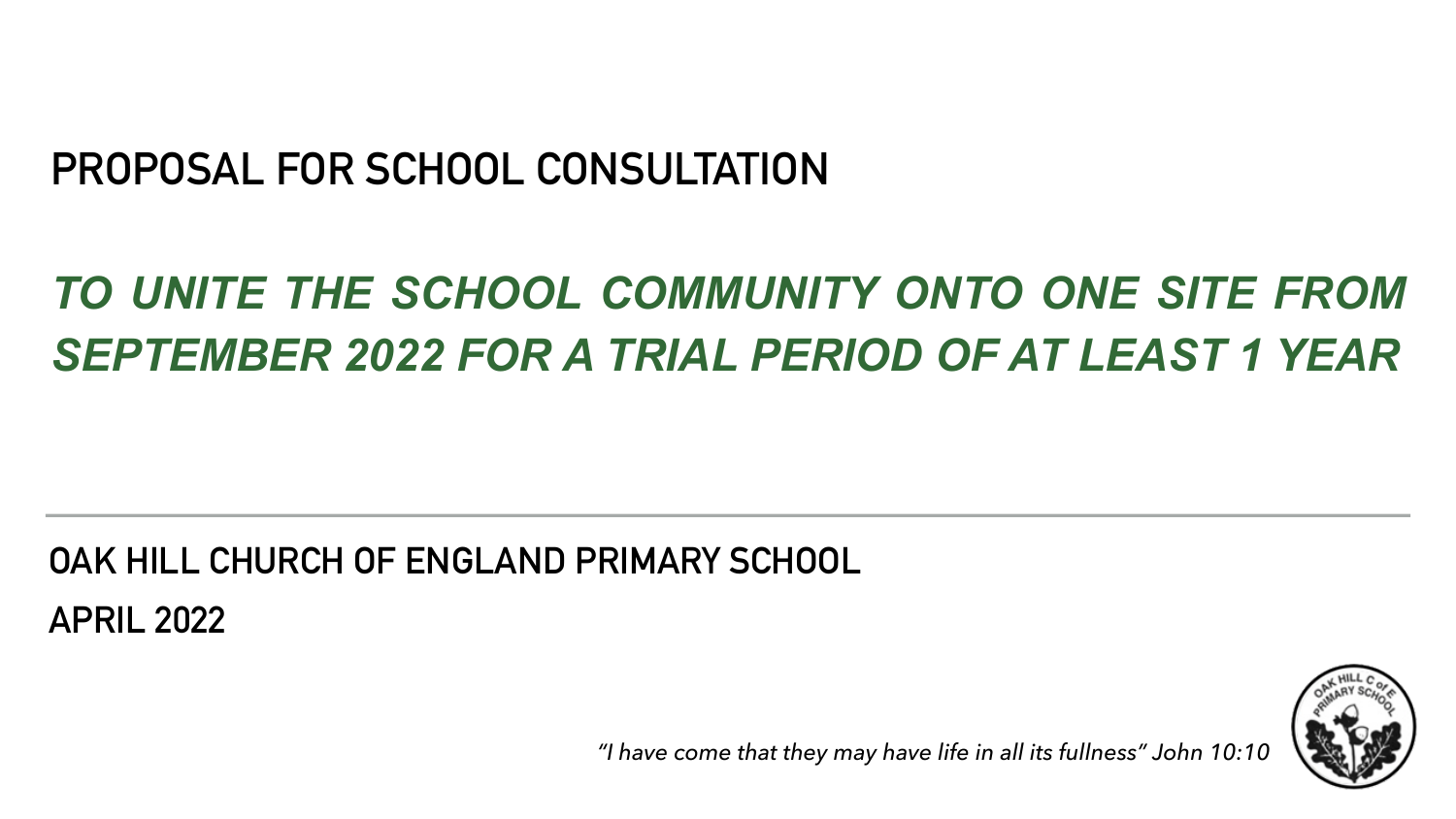### **Background**

- ▸ Oak Hill Church of England Primary School is a small rural voluntary controlled school providing places for children from 4 to 11 years of age
- ▸ The school serves the rural village communities of Alderton, Dumbleton and their surrounding areas
- ▸ The school operates from two sites approximately 5 miles apart. Children in Reception and Key Stage 1 classes are based at the Dumbleton site. Children in Key Stage 2 classes are based at the Alderton site
- ▸ The school offers 15 places in its Reception class each year and has an overall capacity of 105 pupils



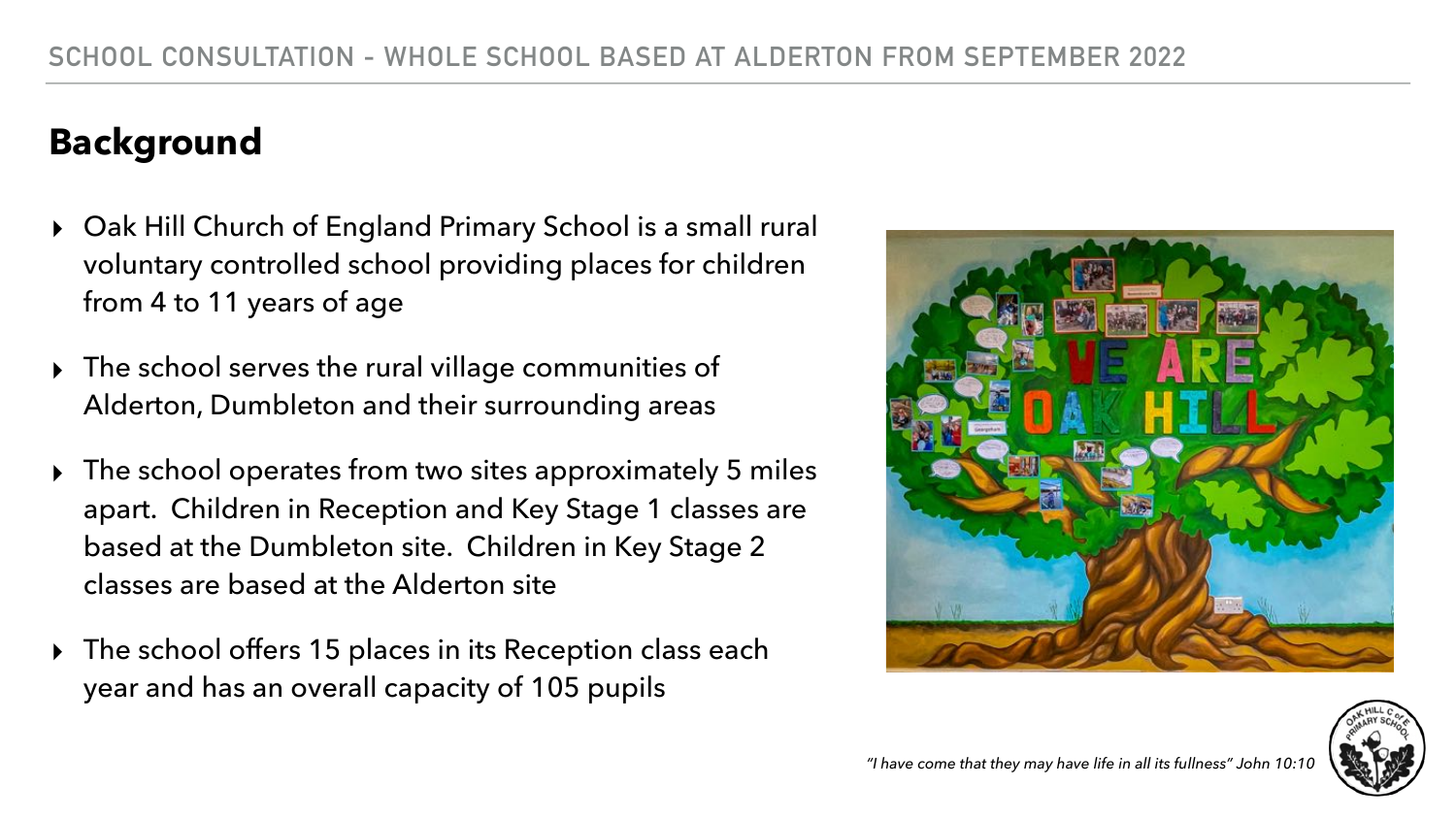### **Background**

- ▸ Oak Hill Church of England Primary School was formed in 1981 when Alderton and Dumbleton Schools were merged
- ▸ Pupil numbers have been falling at the school over recent years, which reflects challenges identified by the local authority's school places strategy and experienced in other small rural schools
- ▸ The Governing Board of the school has worked actively with the local authority, Gloucestershire County Council and the Gloucester Diocese over a number of years on the challenges of running a school across two sites in a climate of lower pupil numbers
- ▸ This work has focused on securing the school's future viability as part of the local authority's commitment to providing diverse education provision to small rural communities like ours









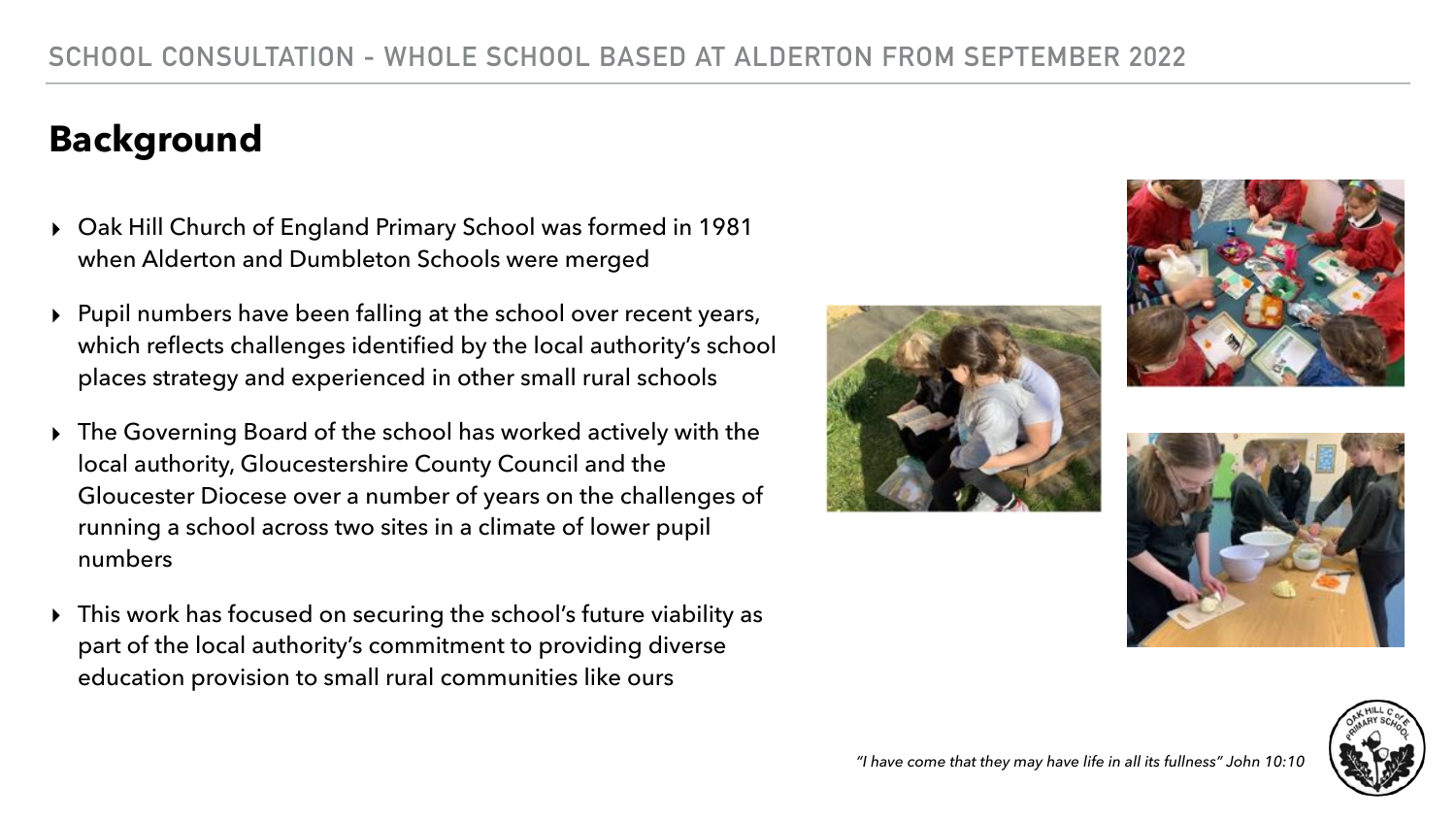## **Oak Hill in April 2022**

- ▸ The school currently has 51 pupils:
	- Reception has 7 children
	- Year 1 has 8 children
	- Year 2 has 9 children
	- Year 3 has 4 children
	- Year 4 has 9 children
	- Year 5 has 6 children
	- Year 6 has 8 children









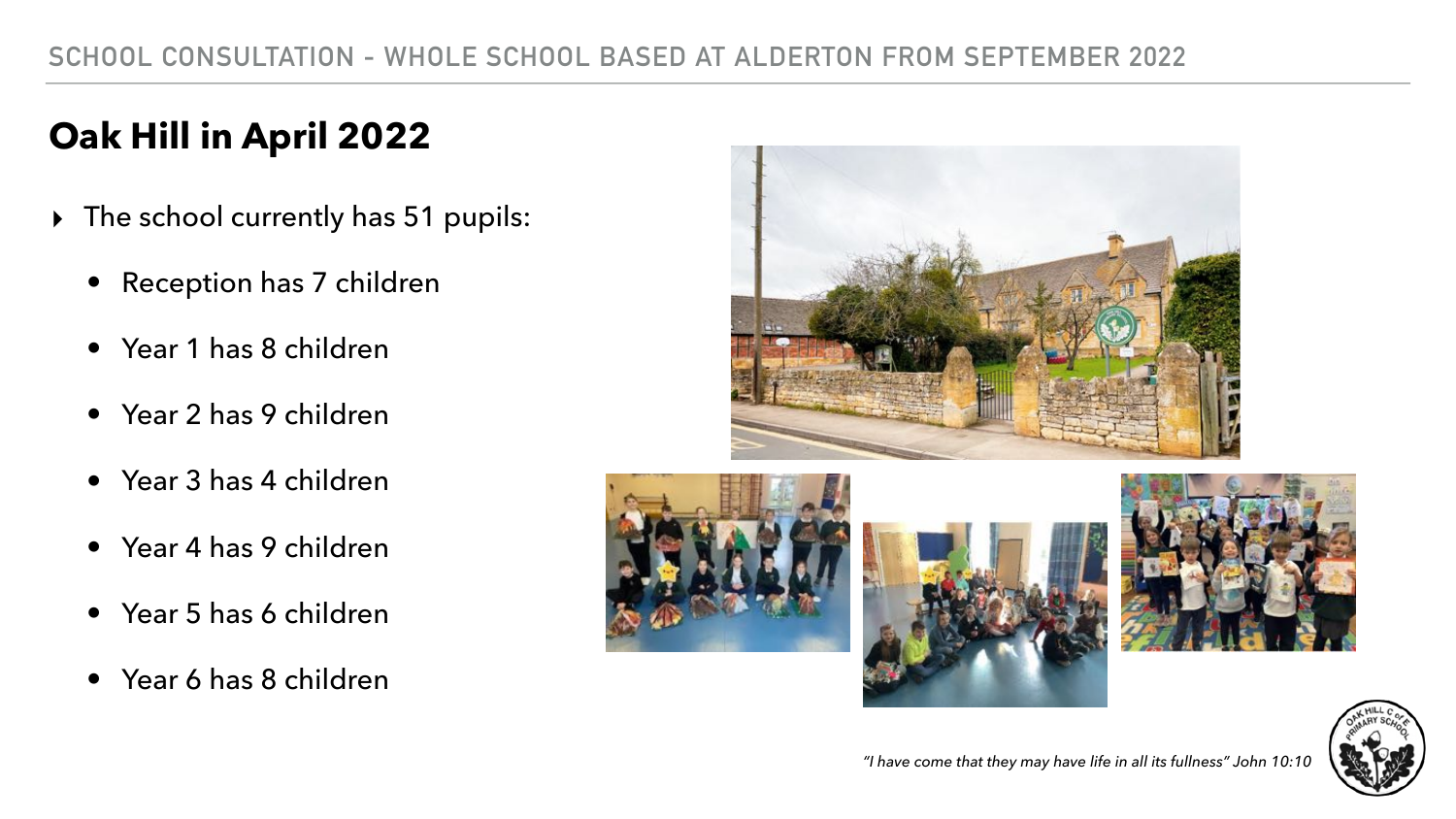### **What does this proposal mean?**

- ▸ If accepted, staff and children at our Dumbleton site would move to the Alderton site from September 2022 for a trial period of at least one year
- ▸ The number of places available at the school will remain the same
- ▸ The school will retain the Dumbleton site
- ▸ The local authority will continue to provide assistance with transport for existing pupils until they transfer to secondary school







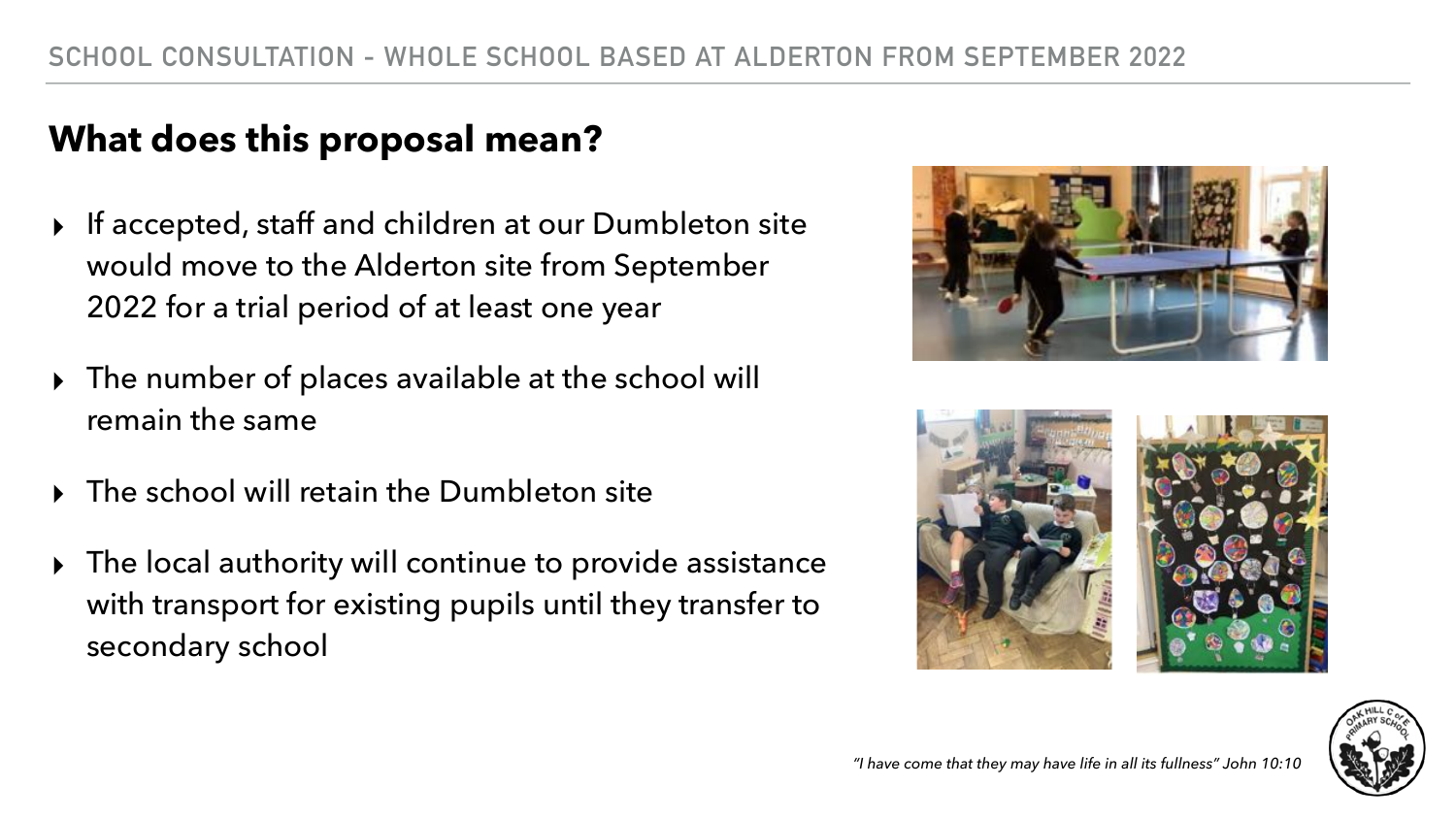- ▸ The Governing Board, the local authority and the Diocese can develop practical understanding from the trial on how to ensure the future viability of the school as a provider of high quality education and experiences for the children of the rural communities it serves
- ▸ By uniting our school community onto one site we will be able to enhance the experiences and education available to every child at the school now and in the future
- ▸ We will be able to respond more effectively and efficiently to our school's needs, providing equality and opportunity for all
- ▸ We will be able to adapt teaching more effectively to meet the demands of the National Curriculum and to achieve our school's vision that every child leaves us at the end of year six confidently prepared to experience life in all its fullness in the wider world beyond our small rural school community





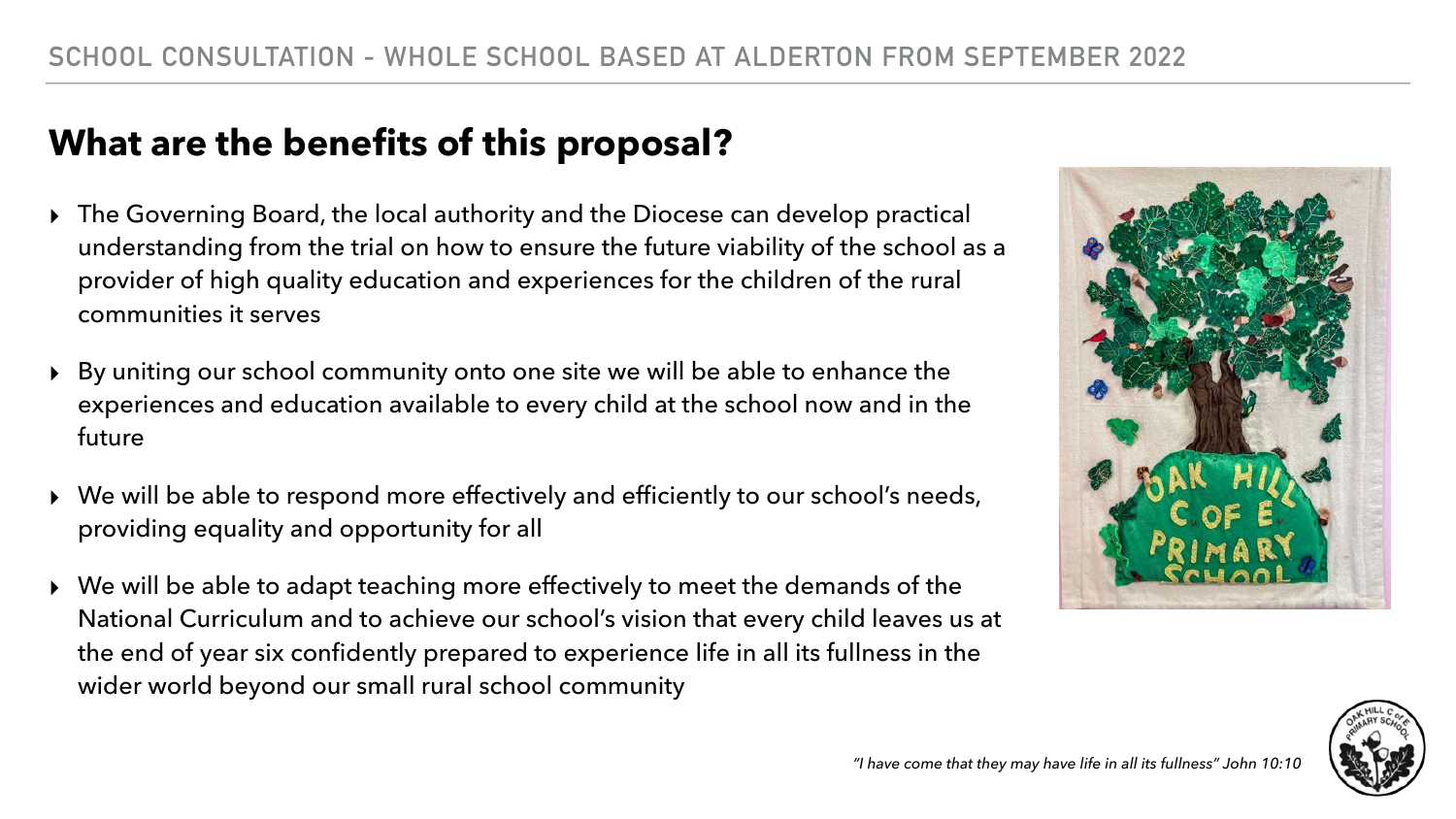- We will be able to provide greater stability in the structure and size of our classes to meet the needs of our children at each stage as they move through the school
- ▸ With all our staff and specialist leaders on one site, we will be able to react more immediately to support and respond to any child's needs, strengthening relationships through daily interaction
- We will be able to be more effective and flexible in how we make the best use of our staff's wide range of skills and expertise across the whole school
- ▸ With all staff located on the same site we can deliver greater cohesion in our planning and provision including focused teaching and interventions to support children across the year groups



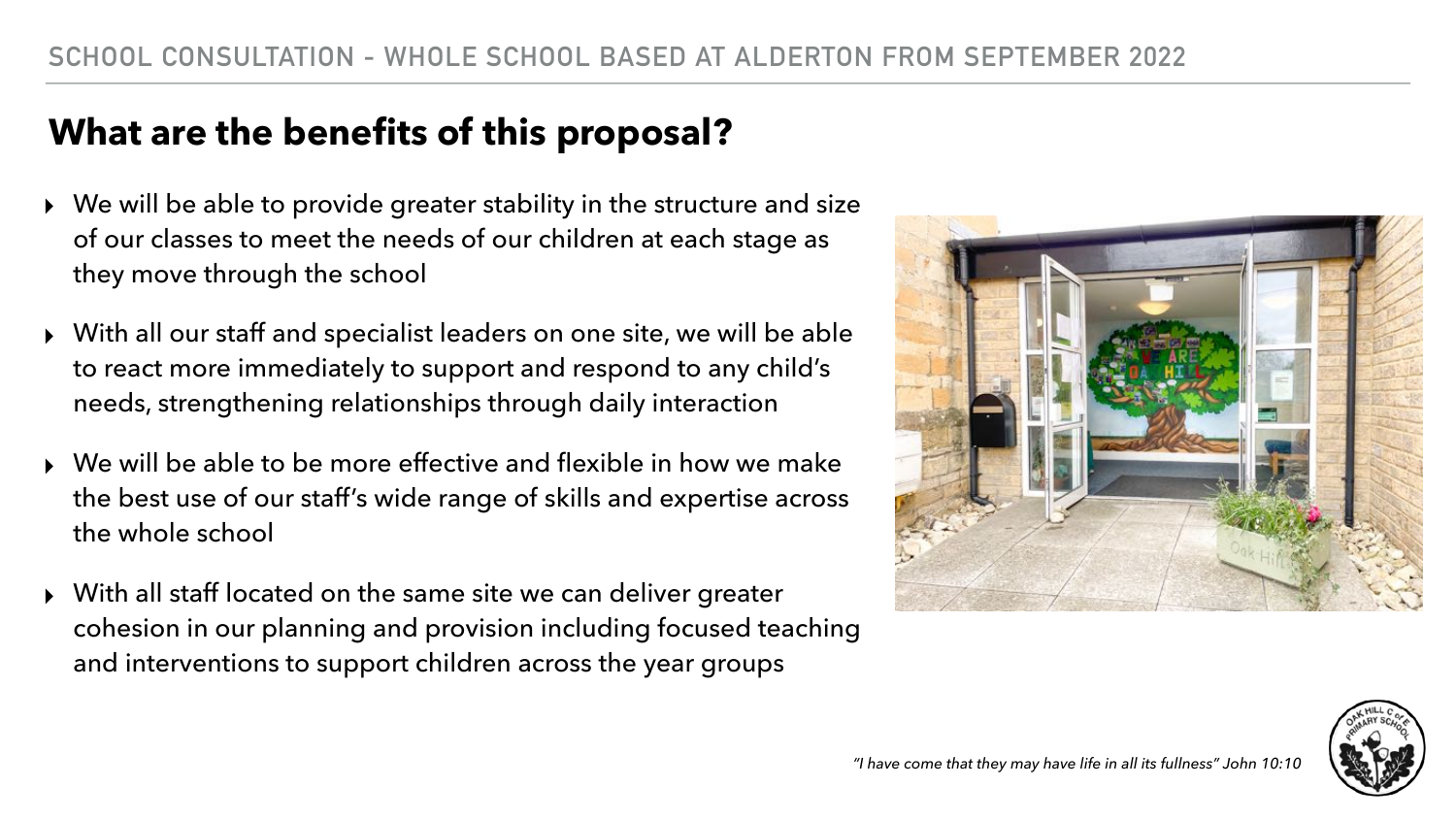- ▸ We will be better able to safeguard the long term viability of the school's finances, ensuring we can continue to develop our vision of securing an exceptional school environment where success is measured not just by inspection reports or SATs scores, but by the experiences and overall education children enjoy together during their primary school years
- ▸ We will be able to use our school's budget more effectively and efficiently which will benefit every child through an enriched curriculum and activities
- ▸ Our children and staff will no longer have to commute between two sites on a daily basis
- ▸ With all children attending the same site daily, our school can enjoy a greater level of cohesion between our children, their families and the wider school community including staff and governors







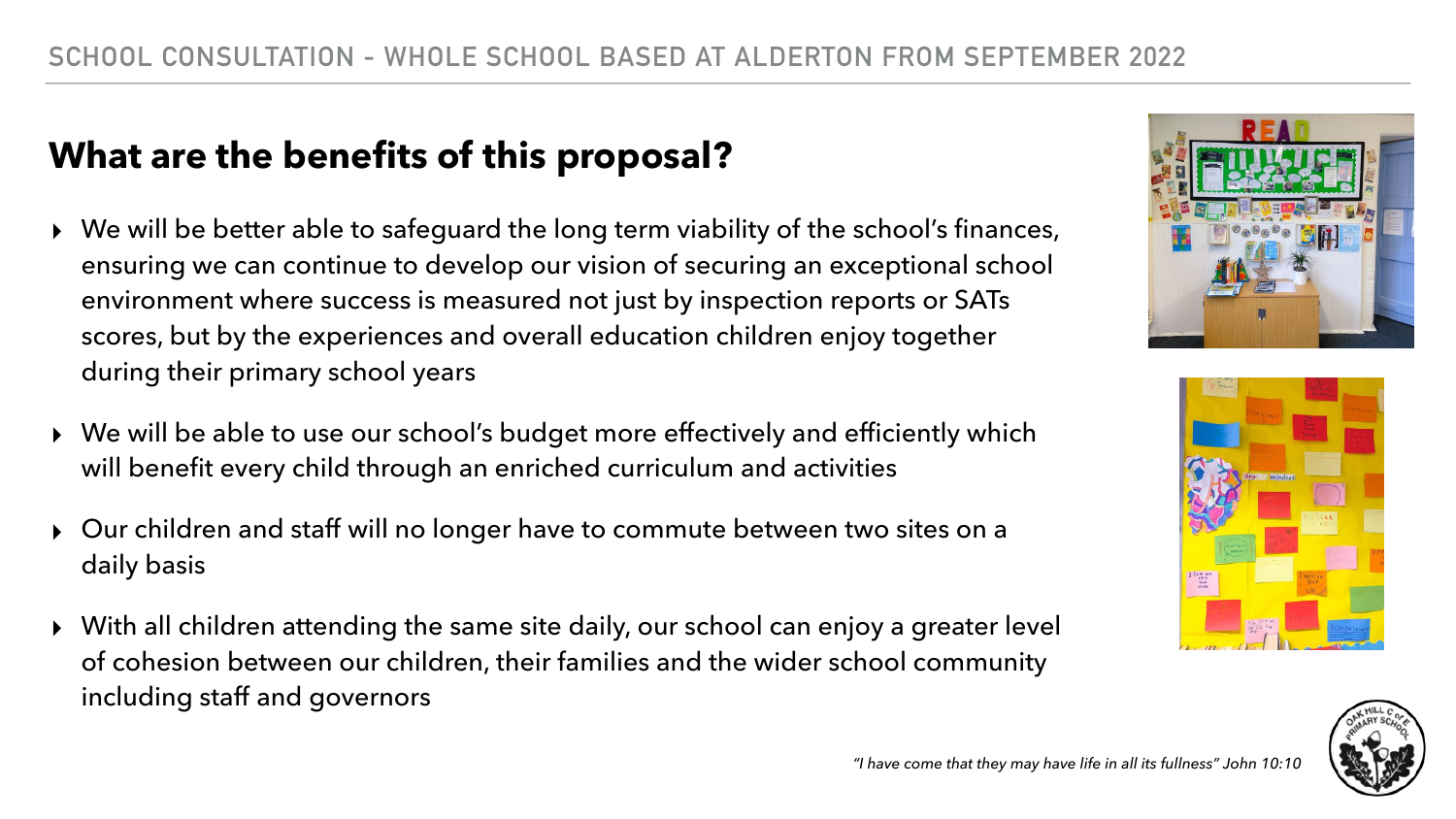- ▸ We will be in a position to offer wrap-around care opportunities such as breakfast club and after school club to better support the needs of families
- ▸ Current learning resources including IT will be amalgamated providing a wider range of opportunities for all the children together
- ▸ Our playground and outdoor spaces can be further developed, as can our extra curricular opportunities





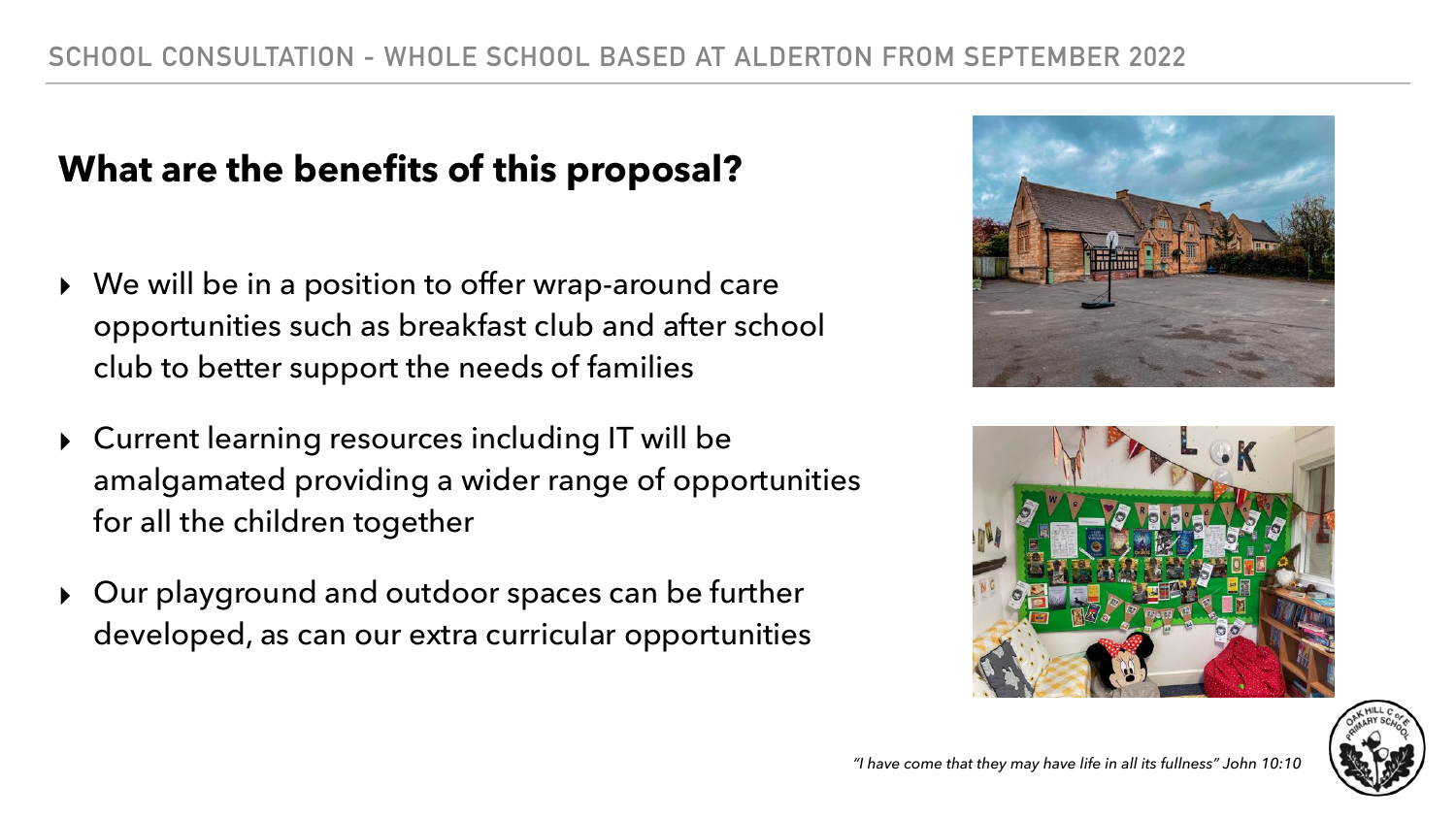### **Why Alderton not Dumbleton?**

- ▸ Mr Greaves and the Governors have secured a commitment from GCC to undertake essential maintenance and significant improvement work at Alderton. The work will go ahead whatever the outcome of this consultation and will be completed by the end of August 2022.
- ▸ Dumbleton is a very small school site, with only 2 classrooms plus a small area for staff with multiple uses including a small kitchenette, storage, boiler, photocopier and a small work space. Dumbleton has outdoor space but no scope for modifications or improvements
- ▸ Alderton already has 3 good sized classrooms plus other dedicated learning spaces including small group space, a library and a dedicated Thrive space. There is a good sized school hall including full PE stores and apparatus plus outdoor playground areas and access to an outdoor playing field. There is dedicated car parking, staff room and work space plus the school's admin team is based on site
- ▸ Alderton is therefore the only viable one-site option





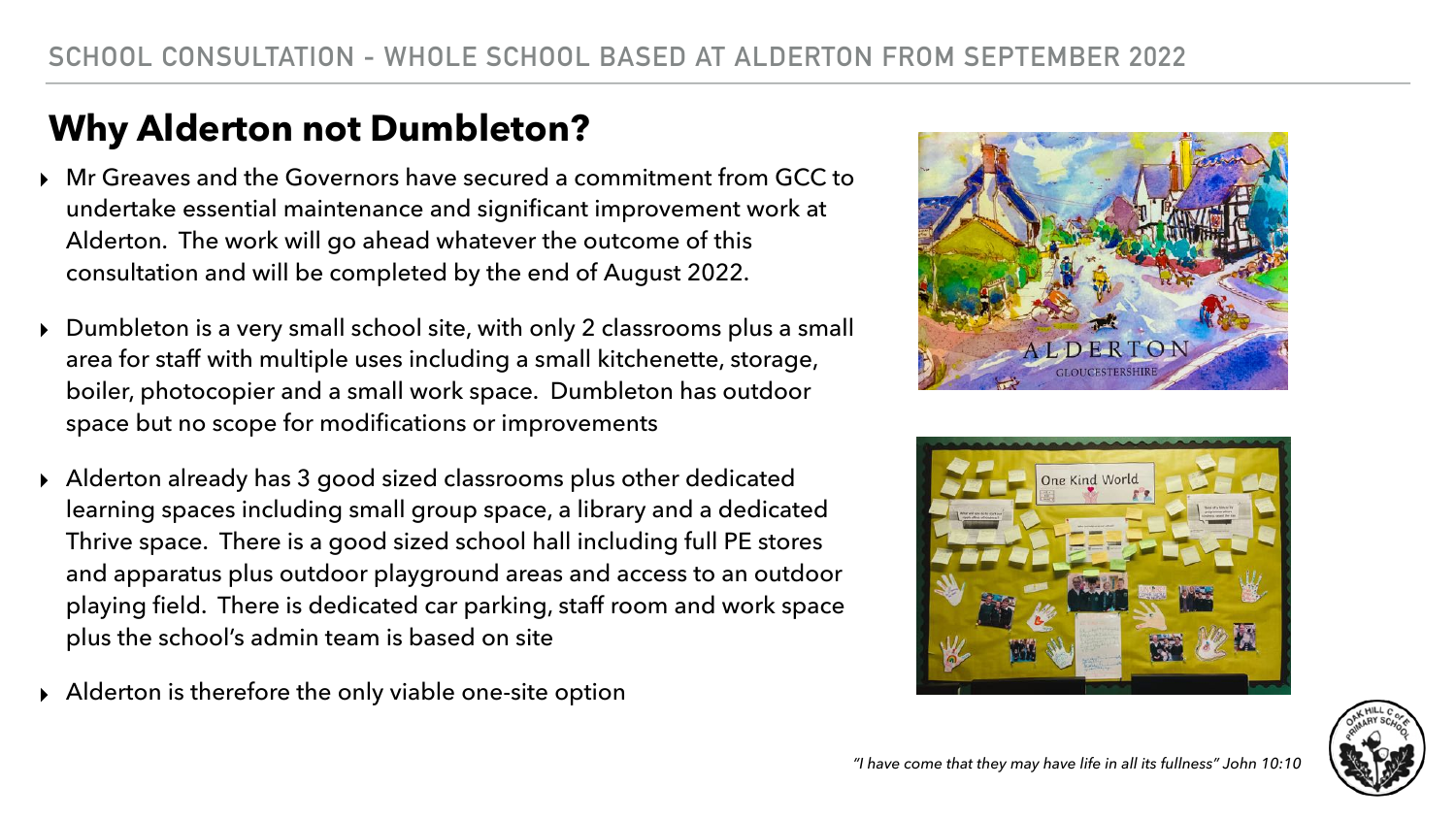- ▸ Reception class places for September 2022 are allocated by GCC on 19 April 2022 and must be accepted by 26 April. Early indications are of a number lower than our allocation of 15 places. A reasonable estimate is 4-8 children
- ▸ From September 2022 the year group sizes are expected to be:
	- Reception approx 4-8 children *(To be confirmed)*
	- Year 1 7 children
	- Year 2 8 children
	- Year 3 9 children
	- Year 4 4 children
	- Year 5 9 children
	- Year 6 6 children







### **How will the children be accommodated on the Alderton site?**

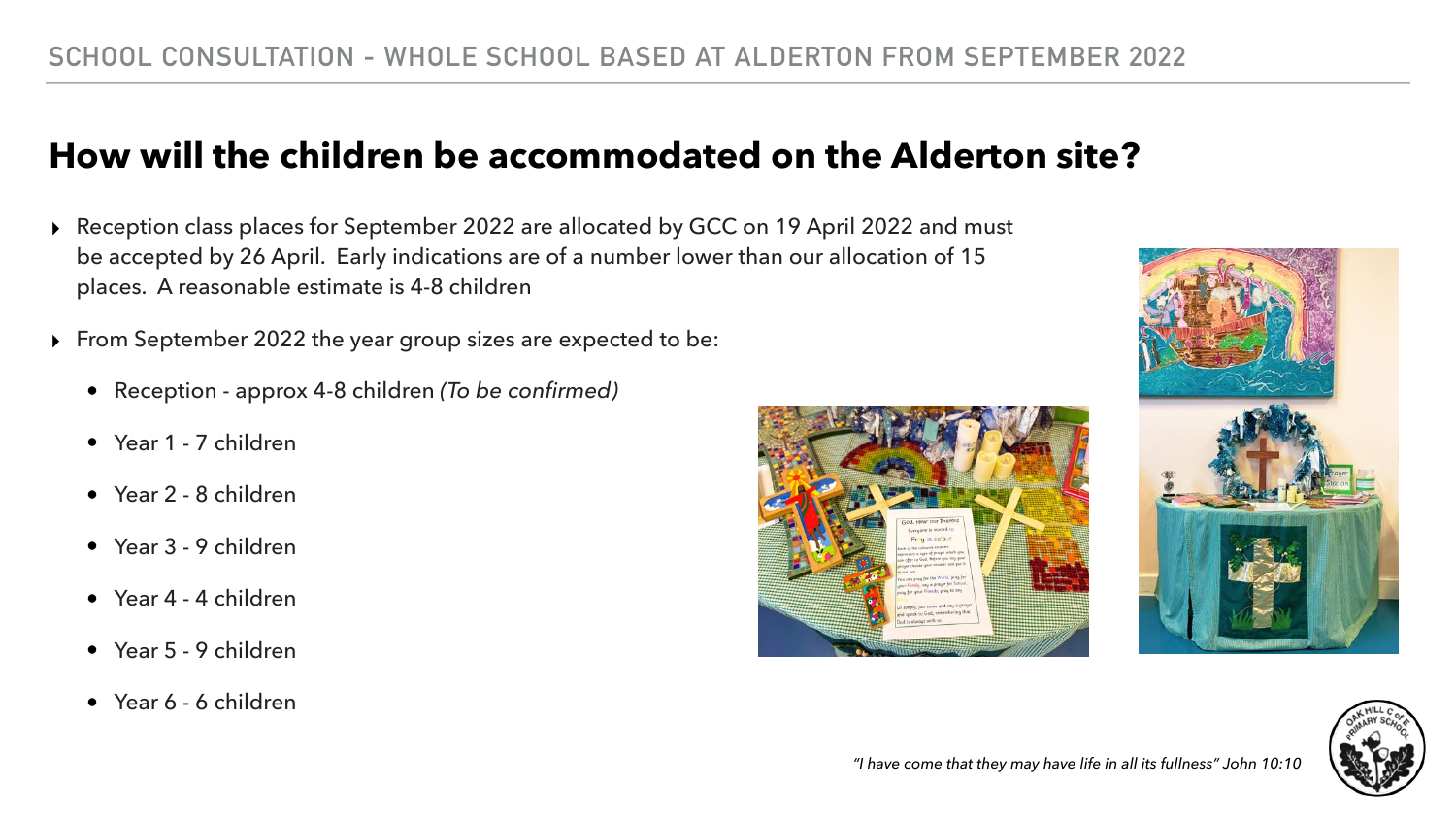### **How will the children be accommodated on the Alderton site?**

- ▸ We are therefore planning for 47-51 children in total across all year groups from September 2022
- ▸ Having reviewed the needs of all children alongside the benefits of moving to one site, we will be operating with three classes from September 2022
- ▸ Class One Reception & Year 1 (*11-15 children t.b.c.)*
- ▸ Class Two Years 2 & 3 (*17 children)*
- ▸ Class Three Years 4, 5 & 6 (*19 children)*



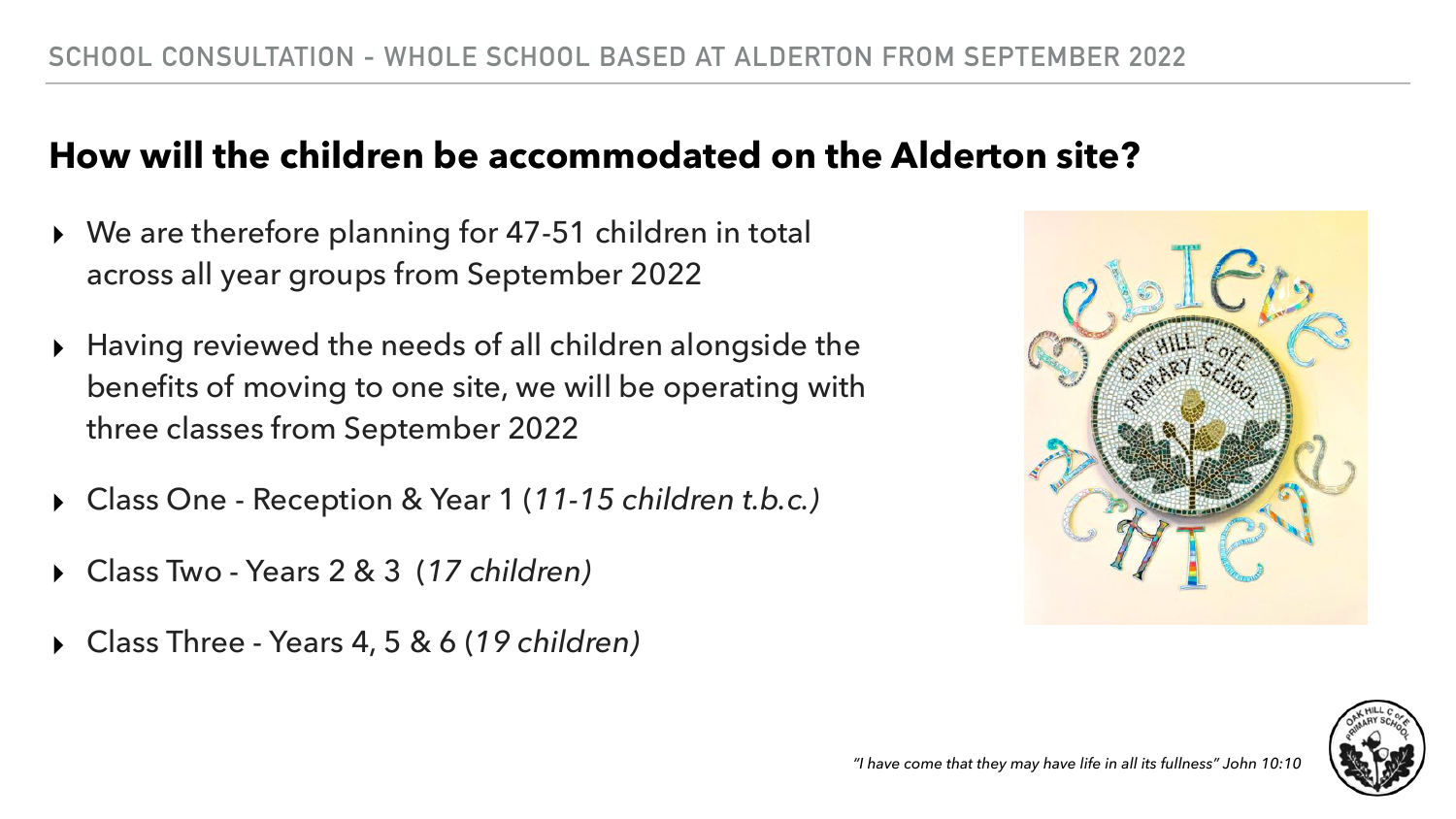### **How will the children be accommodated on the Alderton site?**

- ▸ Class One Reception & Year 1 will be located in the ground floor end classroom. This currently unused classroom will be fully renovated and equipped specifically for our younger children including an easily accessible, dedicated, free-flow outdoor, covered learning environment to the rear of the school buildings
- ▸ Class Two Years 2 & 3 will be located in the first floor classroom
- ▸ Class Three Years 4, 5 & 6 will be located in our largest classroom on the ground floor
- ▸ Our dedicated Thrive Room on the first floor will continue to be used daily for support and interventions
- ▸ Our computer area will be fully remodelled and renovated to provide an additional small group work space and an open plan learning area outside of Class Two
- ▸ Our school library will continue to be used for small group work and interventions
- ▸ Our whole school outdoor areas will be remodelled and renovated, including improved boundary fencing plus screening; improvements to playground areas



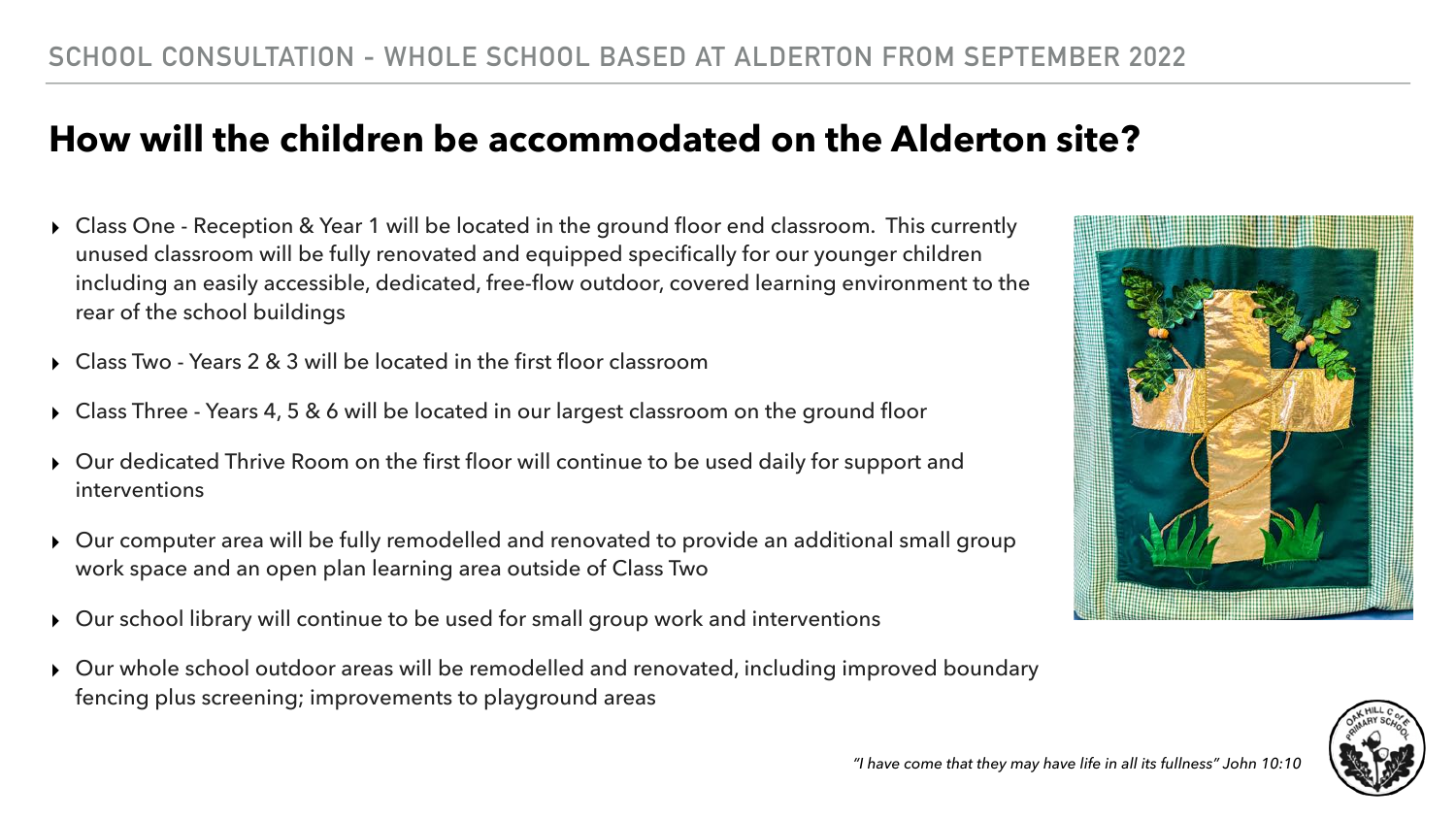### **Additional Information**

governors, prospective parents, diocese, parish councils etc) do not have to agree with the proposal

- ▸ School funding is based on the number of children actually enrolled in a school not the number of places available
- ▸ **Do all stakeholders have to agree with the proposal?** All stakeholders (staff, parents, children, but this is a consultation for our whole school community and all feedback will be considered.
- ▸ **If the proposal goes ahead, who will decide if the trial has been a success?** As with this one site or two will be taken by the local authority after a final period of formal consultation.

consultation, all stakeholders would be invited to contribute their views on the trial at review points and its conclusion. Both the local authority, Gloucestershire County Council and Gloucester Diocese will also be part of review process plus other external professionals the school works with as part of its ongoing improvement and developments. A final decision on whether the school operates from

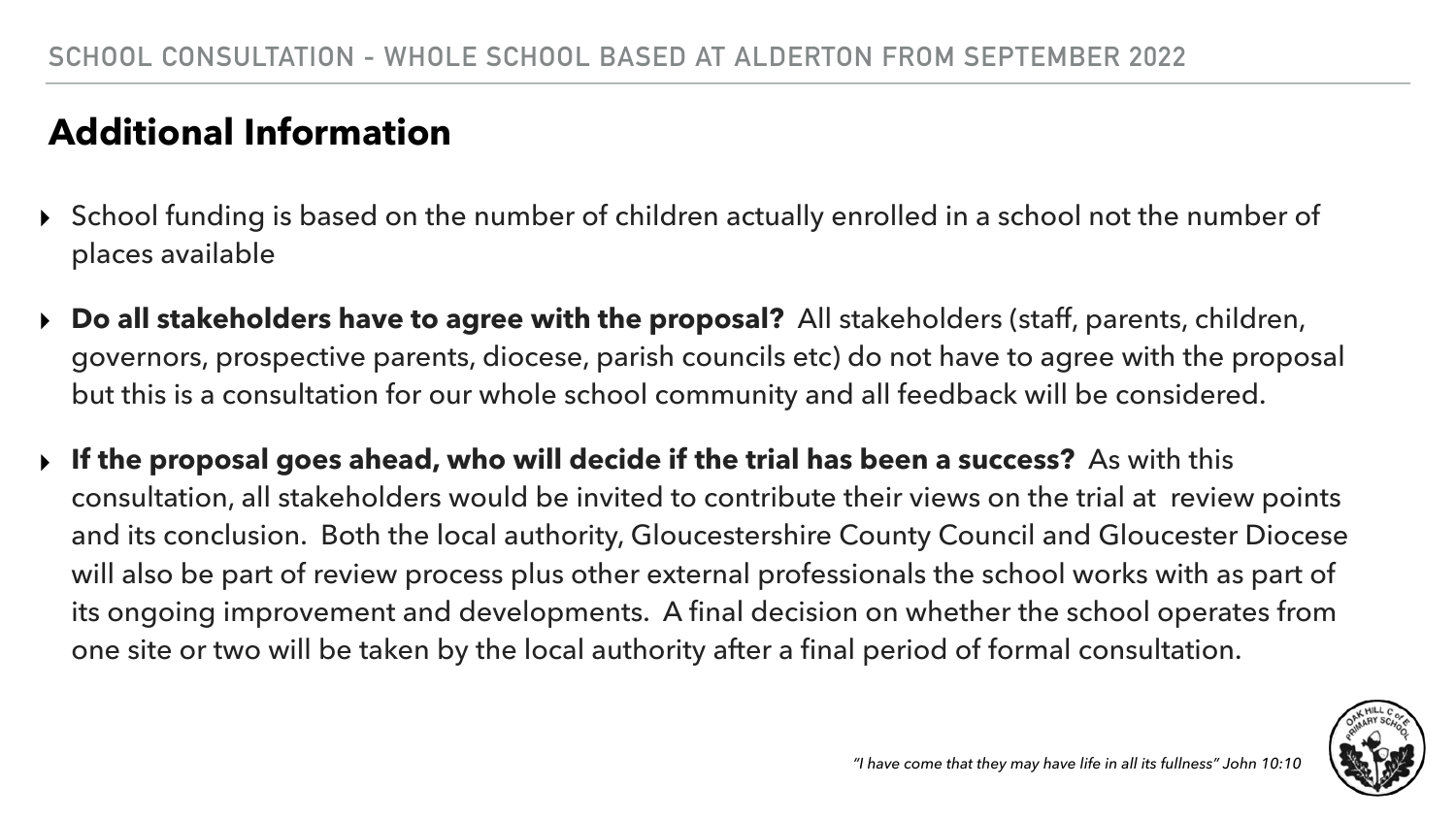### **Implementation Plan**

- ▸ Local authority funded and managed maintenance & improvement works to be completed by end of August 2022
- ▸ Outdoor area to the rear of the school at Alderton to be improved and enhanced to provide free flow outdoor education provision for younger children
- ▸ Enhancements to both internal and external areas of Alderton site to ensure a safe and inclusive environment for every child
- ▸ Resources audit at both sites including teaching resources, furniture, IT equipment etc
- ▸ Clearance and removal of outdated and inadequate resources from both sites
- ▸ Removals will take place from Dumbleton to Alderton
- ▸ Classrooms at Alderton renovated to meet the needs of proposed class structures

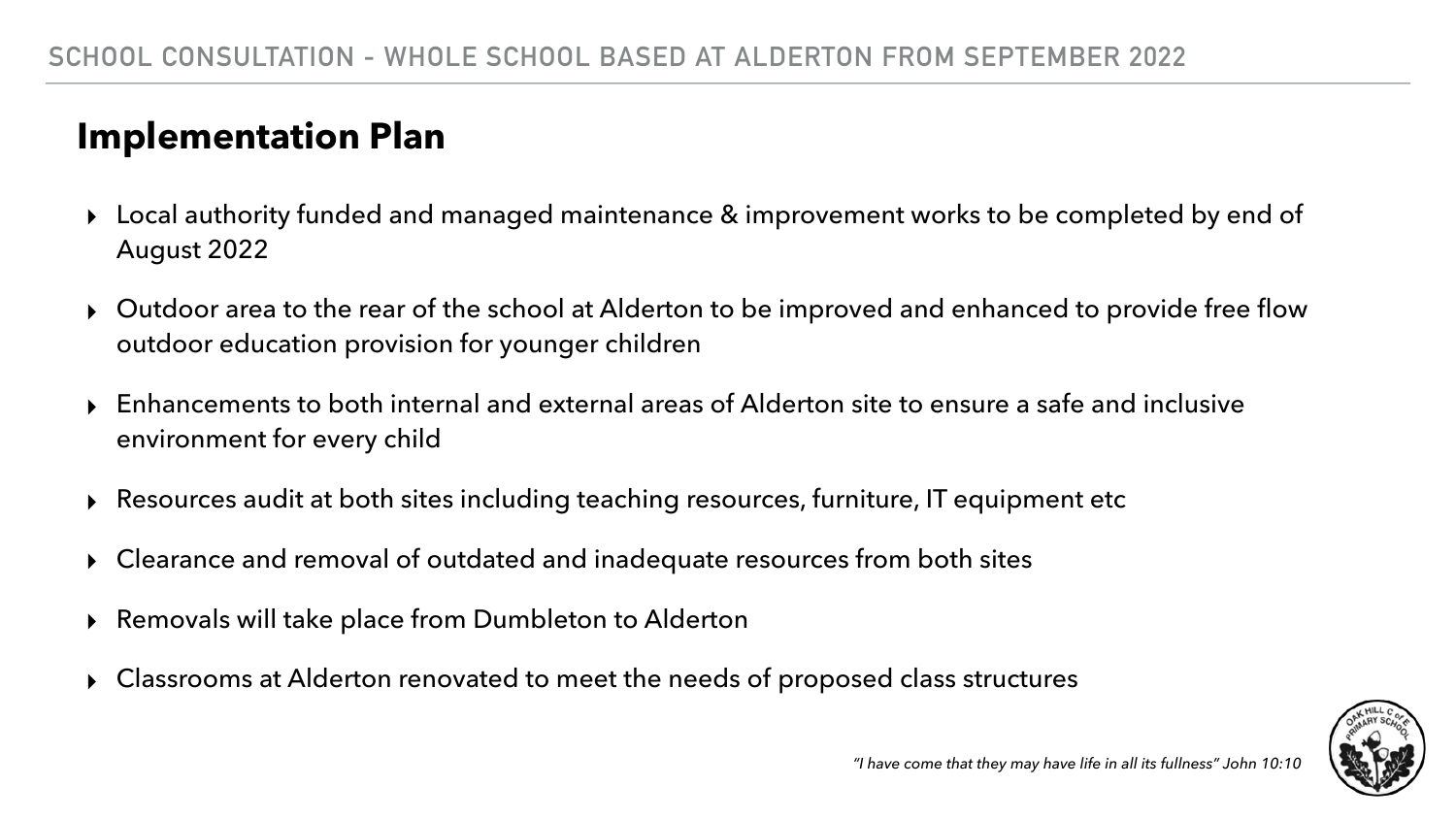### **How do I tell you my views?**

- ▸ You are invited to attend a drop in session at Alderton on Wednesday 27 April in the school hall between 5pm to 7pm
- ▸ You can also give us your comments by completing the attached response form
- ▸ You can also download a copy of this document and the response form from our [school's website](http://www.oakhill.gloucs.sch.uk/)
- ▶ Alternatively, you can [click here](https://docs.google.com/forms/d/e/1FAIpQLSeR99MwtYgPxmTgOeT0hQ0wSTuQEOy4GXTX1cR6OeObjlnR2Q/viewform?usp=sf_link) to use our online consultation response service

### ▸ *COMPLETED RESPONSES MUST REACH US BY FRIDAY 6 MAY 2022*





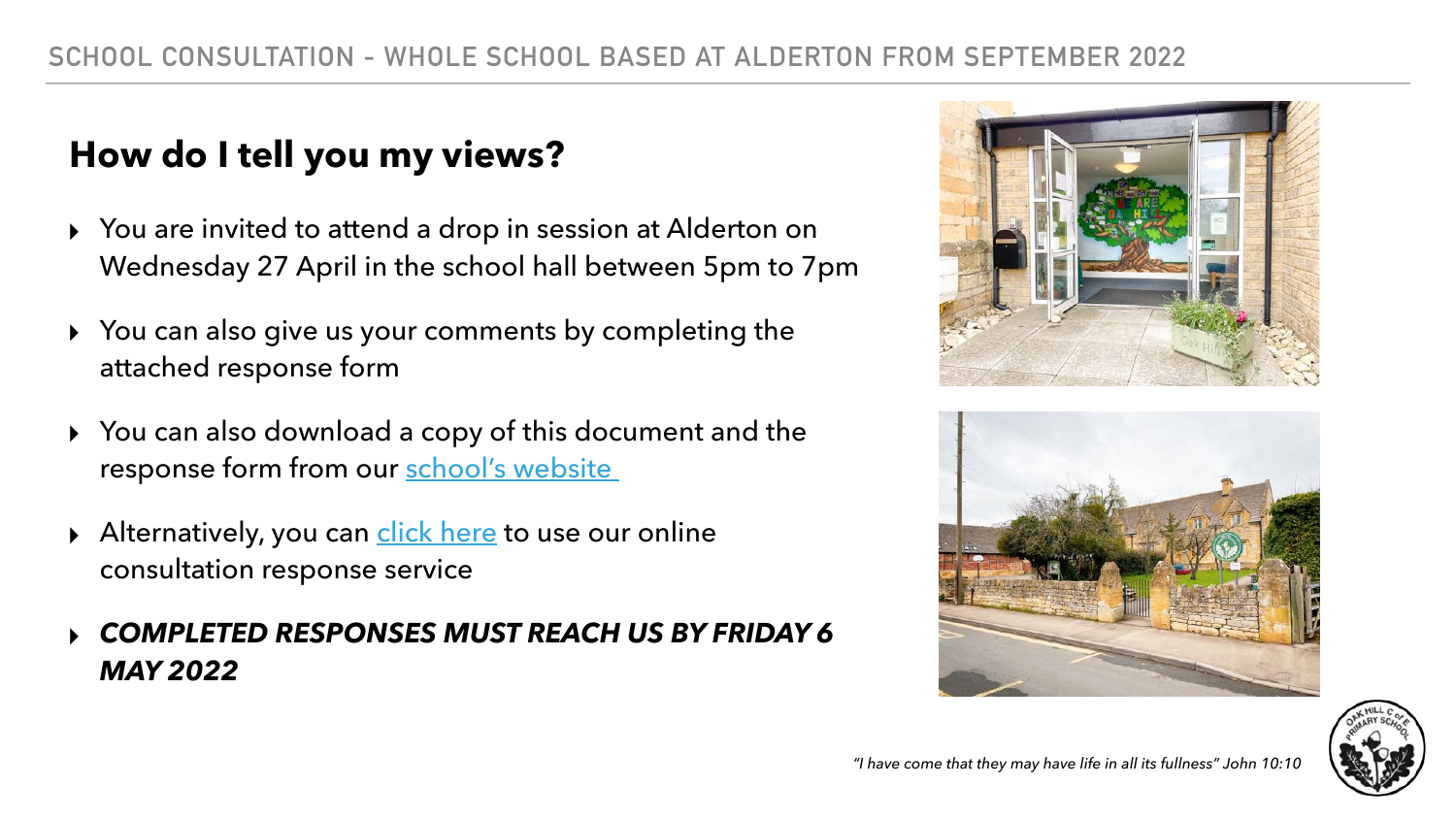### **What happens next?**

▸ Final decision on the proposal to consolidate the split sites for a trial period of at least one year -



- ▸ Information event *5pm 7pm on Wednesday 27 April in the Alderton School Hall*
- ▸ Consultation Ends *Friday 6 May 2022*
- *By Friday 13 May 2022*
- ▸ Works undertaken at Alderton *July and August 2022*
- ▸ School begins to operate from one site *September 2022*
- ▸ Mid-point review of trial *Spring Term 2023*